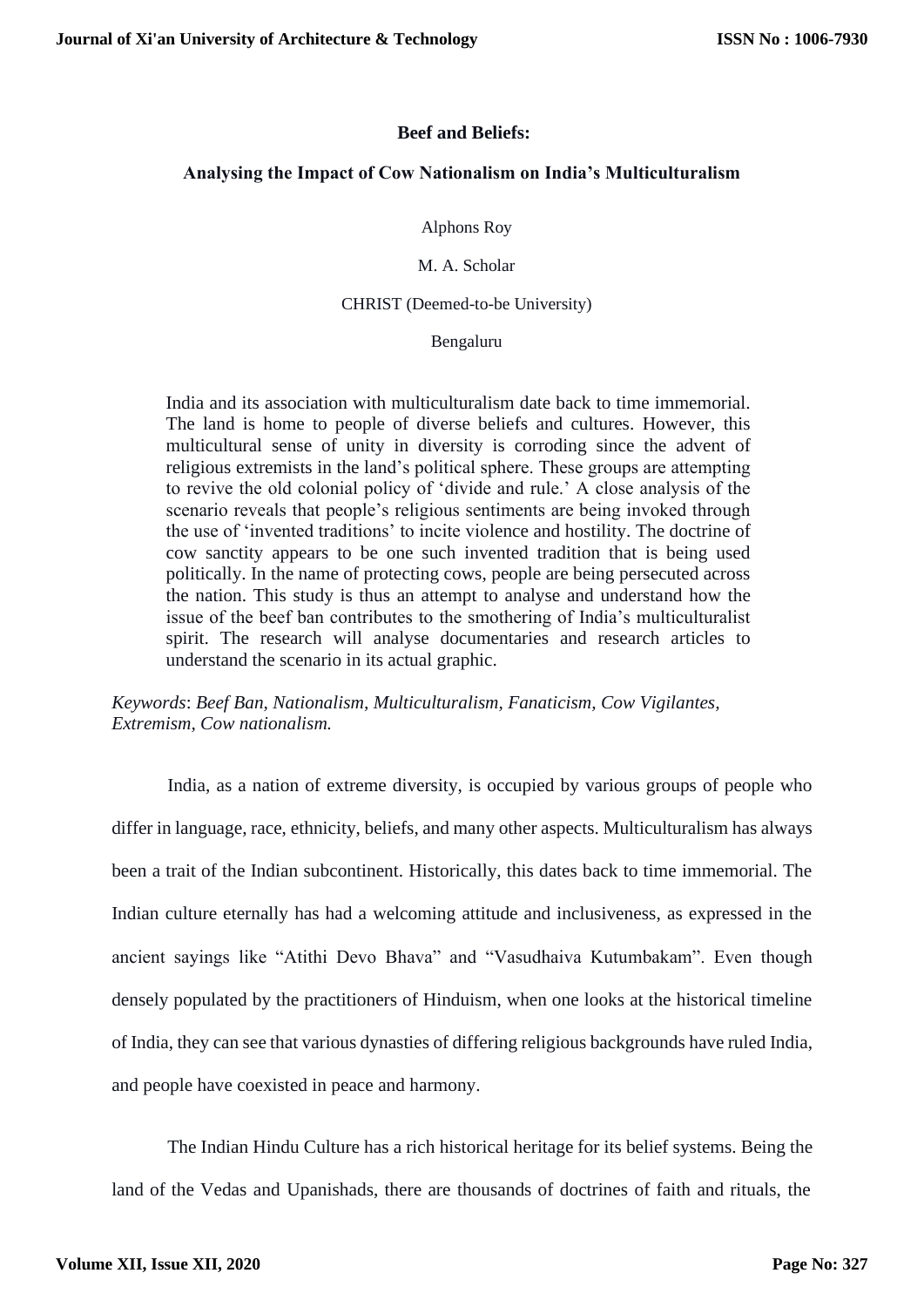Hindu belief in the sanctity of cows is one such faith. Unlike the other similar beliefs, the debate on cows has created social and political unrest in pre-independent and post-independent India. Violent outbursts were rare and scattered across time. However, there has been an increase in the number of such cases in recent times. In contemporary India, people who do not belong to the majority endorsing the Brahminic norm of cow sanctity are getting lynched in public. Those who oppose this belief of cow sanctity identify this as a Brahminic construct.

Archaeological records show sufficient evidence for the existence of cattle in the Indian subcontinent. In the Vedic ages, cattle had a significant role in ritual performances. Sacrifice was the cornerstone of the Vedic rituals. Cattle were the chief sacrificial objects, and their products like milk, ghee (butter oil), etc. were the foremost oblations to the Vedic deities.

The records also present that the doctrine of ahimsa appeared first in the Chandogya Upanishad. The primary reason behind this was the emergence of Buddhism and Jainism. Further on, the association of the rulers like Asoka of the Maurya dynasty with these religions led to the emphasis on vegetarianism and the prohibition of animal slaughter by law. The Brahmanical revival and the rise of the Krishna cult in the fifteenth century are also very relevant incidents associated with this issue. As the Krishna legend engaged the regular man in India, Krishna's cows turned into the cow mother of each Hindu.

The problem of cow slaughter became an ethnic issue after the establishment of Muslim regimes in India. Some of the rulers like Babar and Akbar of the Mughal dynasty approached the problem with care. They even issued 'farmans' to prohibit cow slaughter to keep the majority population in comfort. The first instance of political usage of the cow was from the Maratha ruler Shivaji, who used it to gain support against his Muslim opposition. The political use continues through various political organizations, the Bharatiya Janata Party, in particular.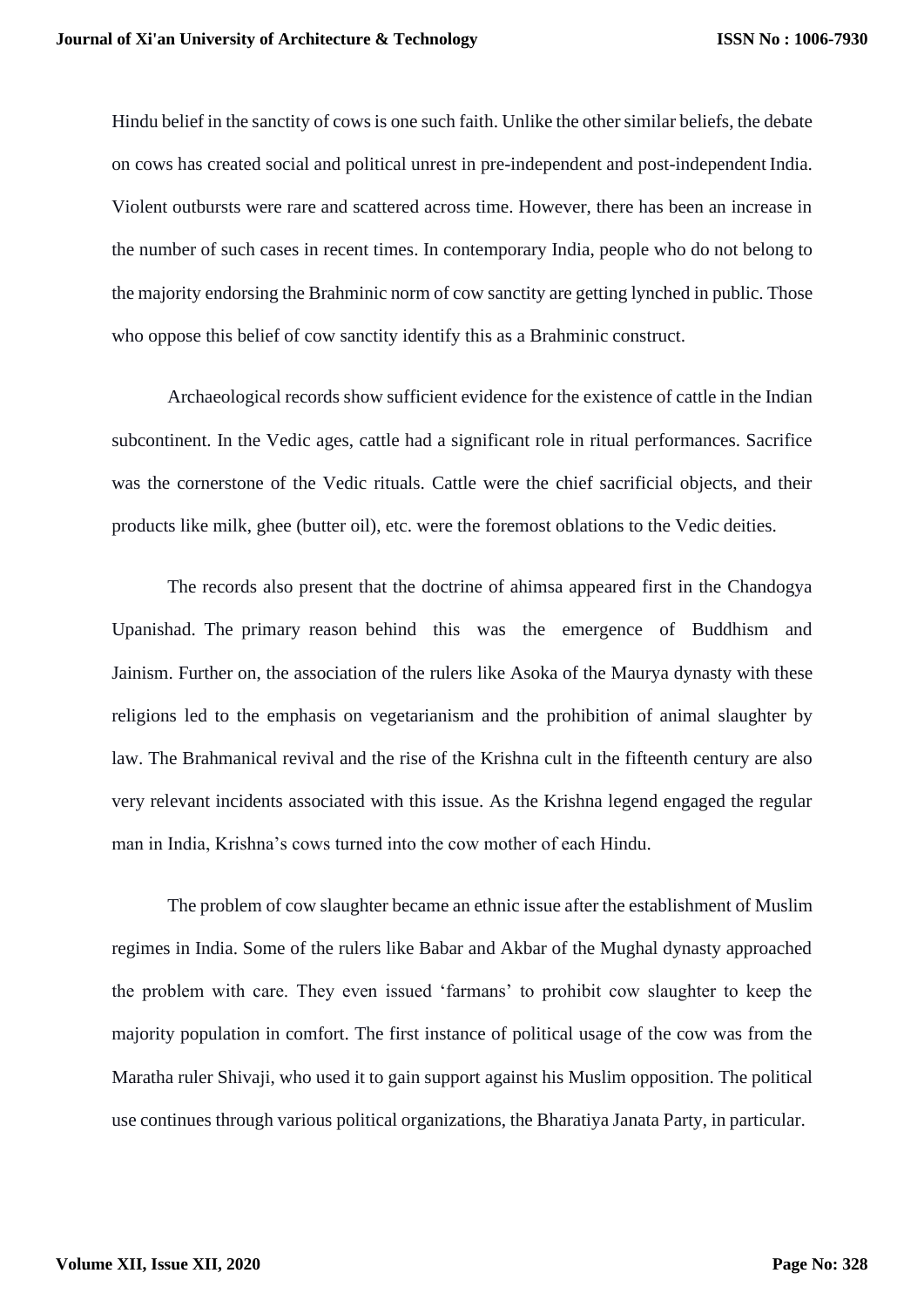In his article, Amar Nath Pal, *The Sacred Cow in India: A Reappraisal*, analyses the historical records to reveal ample evidence for the existence of cattle in the Indian subcontinent. Cattle were considered as a source of food and a measure of wealth throughout the Vedic period. Beyond this, cattle had a significant role in ritual performances. However, the author points out that the ancient religious literature was ambivalent about these traditions.

Ernesto Noronha, in his article, *BJP: Cow as a Political Symbol*, analyses the political interest of the Bharatiya Janata Party in the issue of beef ban. The author looks at how the party uses 'cow' as a secondary and intermittent symbol to incite communal violence. He also attempts to put forth the issue chronologically by citing historical instances, pointing out that the most profitable way that farmers have to earn money after the cattle's lactation period is over is by selling them to butchers.

Noronha's article provides insights into the usage of the cow as a political symbol. He concludes the article by referring to what could be the possible outcome of this usage, concerning the existing political scenario of the time when the piece was composed.

He also briefly explores the conflicts within Hinduism regarding the consumption of beef. The early references in the Vedas and the discrepancy amidst different castes are studied on a surface level. In the article titled *Beef, BJP, and Food Rights of People,* Kancha Ilahia further explores these caste-based distinctions in Hinduism regarding beef consumption-

"Brahminical consciousness makes us forget that the beef-eating castes are also the cattle rearing castes, and their love and affection towards these animals is more intimate than those castes which do not involve themselves in rearing cattle and yet construct a theory of sacred bovine animals." (Ilahia)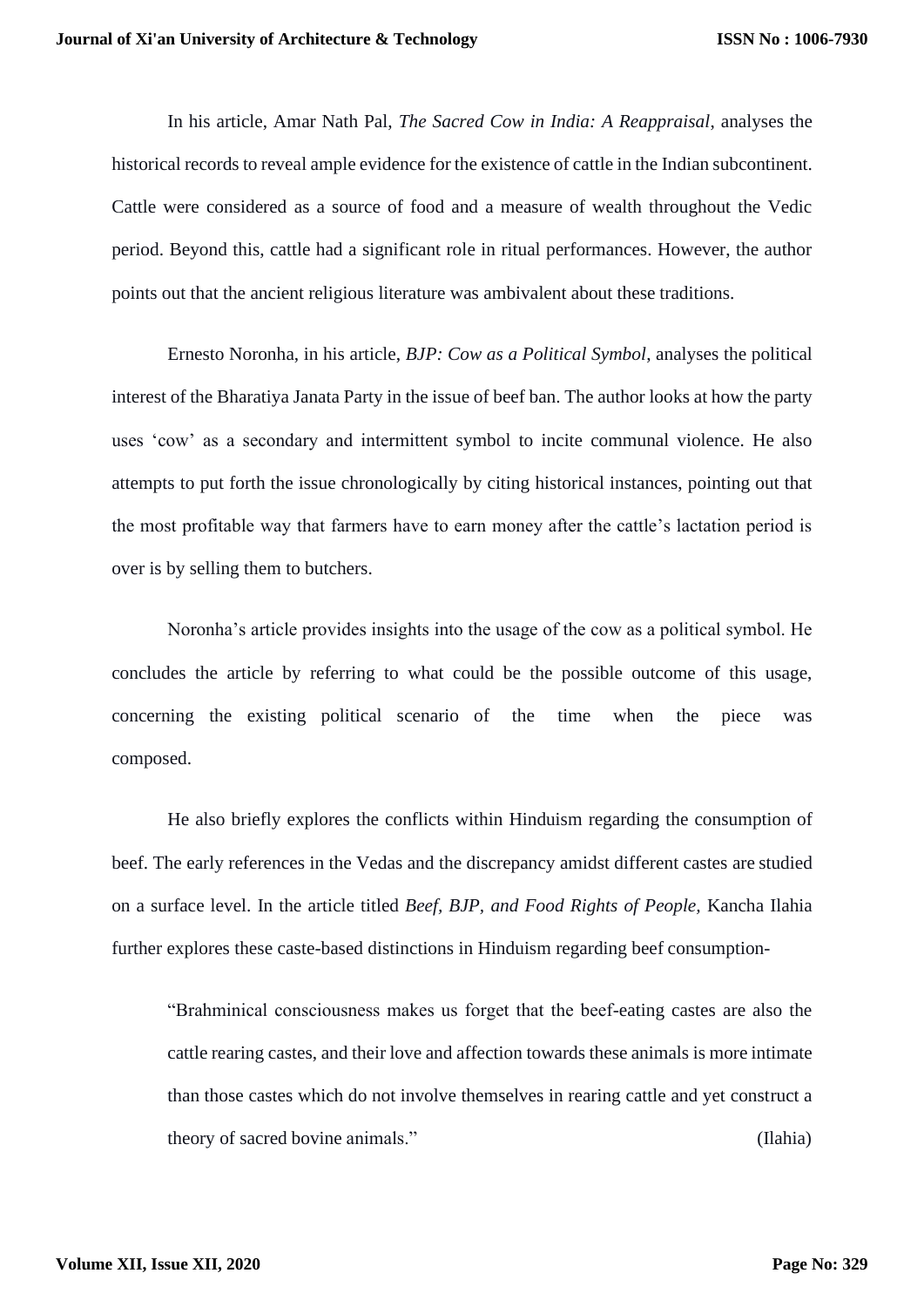In 1980, Eric Hobsbawm and Terrence Ranger came up with their book titled *The Invention of Tradition* which argues that "'Traditions' which appear or claim to be old are often quite recent in origin and sometimes invented." Repetition is quite essential in legitimizing such invented traditions. Hobsbawm has characterized the process of invention of tradition as - "formalization and ritualization, characterized by reference to the past, if only by imposing repetition." A 'tradition' is deliberately invented and constructed by a single initiator. The purpose and nature of 'traditions', including invented ones, is invariance.

Validating these arguments put forth by Hobsbawm, in his article titled *The Role of Tradition in Historical Developments in Southeast Asia.*, Bernhard Dahm explains how invented traditions get connected to the past-

> "...If people are told, for instance, that impulses for new political designs come from their own past, and that, therefore, a desired change or a resistance to innovation has the sanction of a historical precedent." (Dahm)

In the article titled, *Hinduising India: Secularism in practice*, Omar Khalidi challenges the view that India is a secular nation. He argues that although India grants religious autonomy and freedom in the constitution, in practice, many discriminatory policies and reforms promote Hinduism and aim for Hinduisation of the country. Khalidi brings to light the different educational, cultural and economic policies that validate his arguments. Omar Khalidi warns about this problem and urges to rise against it.

The article titled *Case for Multiculturalism in India*, by Amir Ali vocalizes the need for expression of cultural diversity and the promotion of multiculturalism in a nation like India. Ali studies and points out the pros and cons of provisions and reforms which have been made for promoting harmony. He says that instead of protecting the religious practices of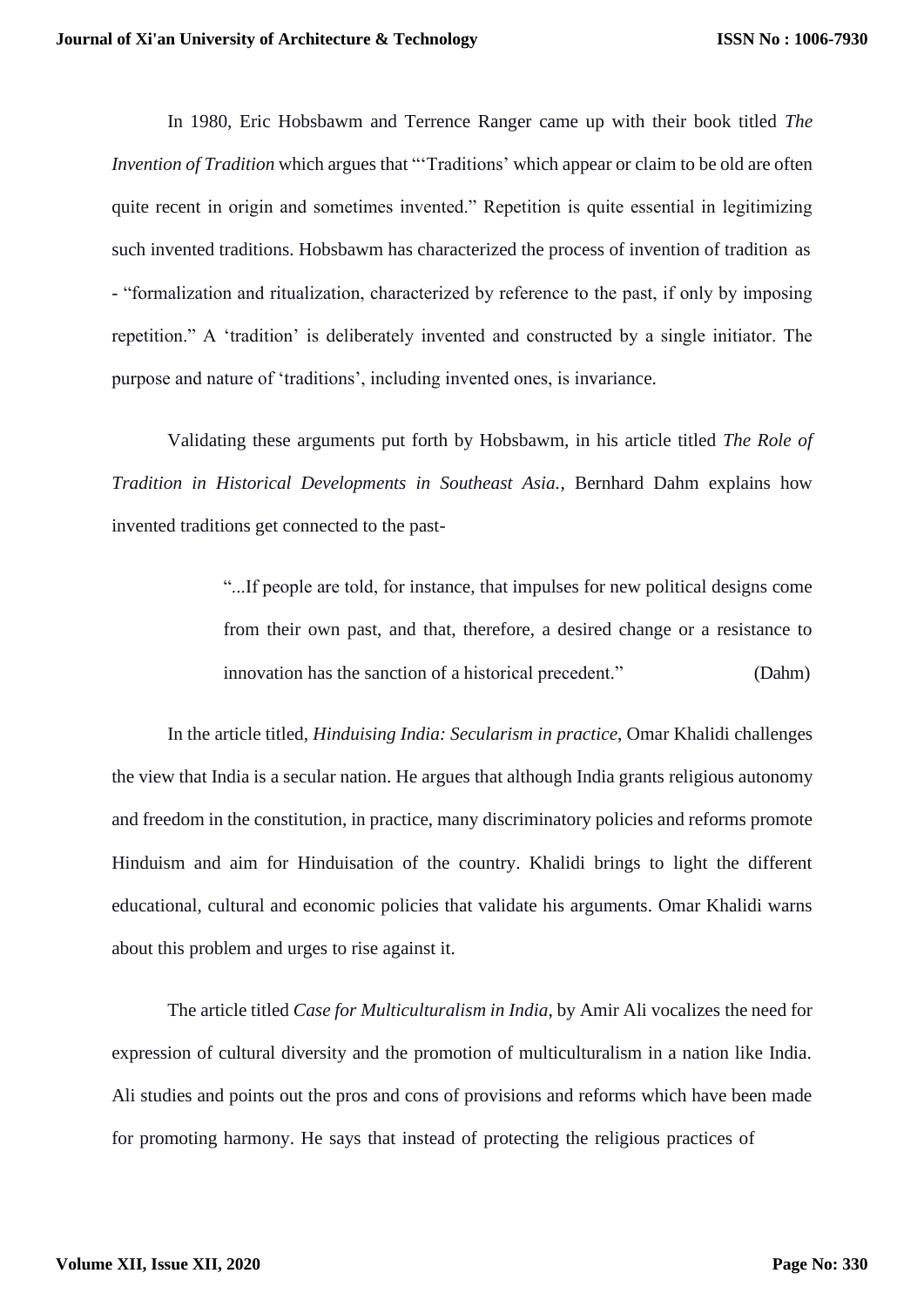communities the nation's attention must be given more to the attempts to reflect the cultural diversity in the public sphere and thus make the society more sensitive to cultural pluralism.

Drawing ideas from the texts mentioned above and more resources such as documentaries and newspapers, the study will analyse how cow nationalism is corroding India's multiculturalism. The research attempts to map the issue chronologically through history and associate it with related factors. The paper aims to provide a comprehensive understanding of the problem in a historical, political, and cultural context. The methodology used for analysing the primary texts is the textual analysis and visual methodology.

Cow protection has been an integral part of the political manifesto of the Bharatiya Janata Party. Dating back to the 1996 election, BJP focused on the role of Hindutva in its vision for India, creating a more Hindu orientated state by banning cow slaughter, introducing a uniform civil code, and removing the special status of Kashmir. Since then, one can witness BJP leaders making statements on the cow slaughter, beef ban, and cow being related to faith. The view dawns from the self-constructed notion of BJP that beef is the food and interest of the non-Hindu sects, i.e., Muslims and Christians. What the party failed to realize back in the 90s, was that though the consumption of beef is an area of interest of the minority, banning the consumption would affect around 45-50% of the population and soon backfire.

Beef seems to be BJPs 'divide and rule policy', but even the BJP leaders are seen having contradictory views on it. In his Lok Sabha speech back in 1996, late G.G. Swell, an M.P. from Meghalaya spoke about BJP's intolerance and inability to accept that beef is an integral part of the culture and culinary preference of a considerable part of India.

Manohar Lal Khattar, Chief Minister of Haryana, back in 2015 commented on cow ban saying it "is an article of faith" in India, and that,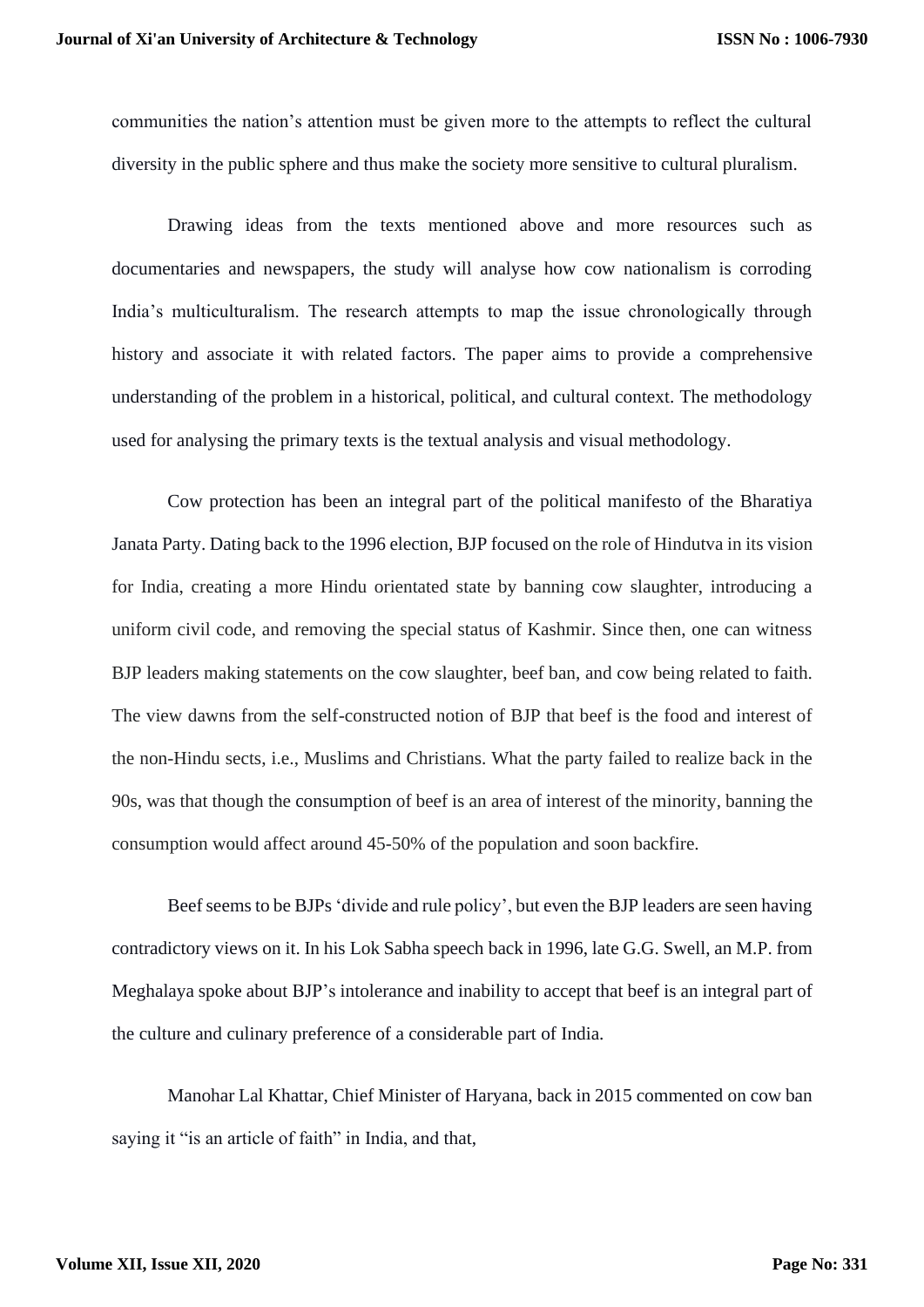"Muslims can continue to live in this country, but they will have to give up eating beef. The cow is an article of faith here… Eating beef hurts the sentiments of another community, even constitutionally you cannot do this. The constitution says you cannot do something that offends me; I cannot do something that offends you." ("India BJP leader")

Regardless of the political and social uproar created, both the government and the Cow vigilantes are failing in their mission to protect cows. The Uttar Pradesh government'sinitiative of opening cow shelters ended up to be a torture-space for the animals as the protection measures fell flat due to lack of infrastructure and planning for the shelters. Often the cows kept in the shelters are the ones rescued from the slaughterhouses; they are past their breeding age and cannot be used for farming as well. These cow shelters often go out of funds, and these animals fail to get proper food.

In addition to this, BJP's beef policy seems to alter with states. While in some states, we find leaders being vocal about banning cow slaughter, in other states, we find them speaking for the consumption. In 2017, the BJP candidate from the Malappuram constituency in Kerala, N. Sriprakash, was seen making promises like "Give me votes, I will start good slaughterhouses here".

"What is the problem in choosing a food of our liking? Beef has not been banned... Life imprisonment is being awarded only for cow slaughter. Beef has not been banned. I will try my best to start good slaughterhouses here, which provide quality beef, if you vote me to power. It was during the Congress rule that beef ban was imposed in many states. In some states, even the meat of dead cattle becomes food, which is unfortunate. Please don't mistake me as someone who stands for beef  $ban."$  ("If I win")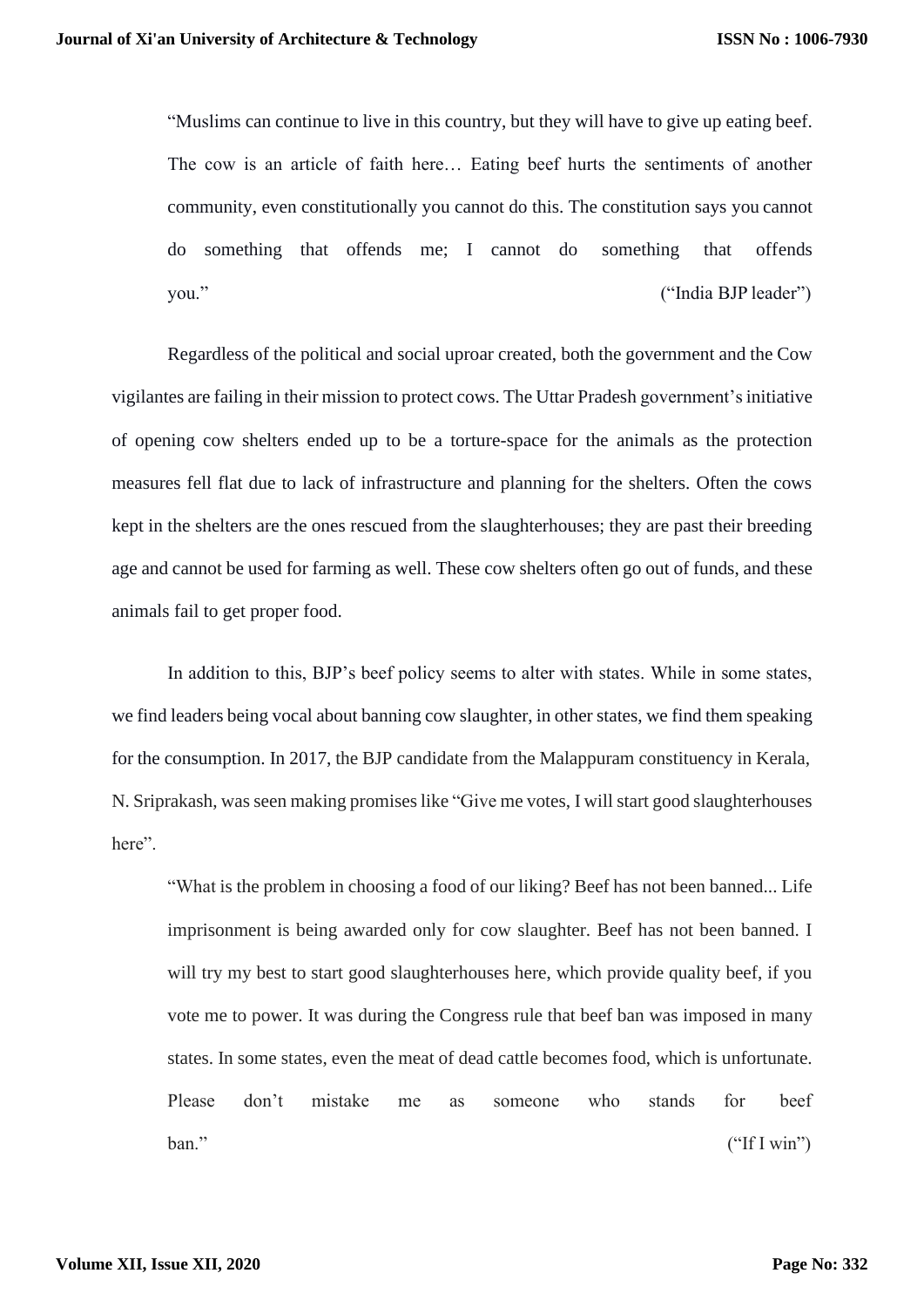The nature of cow sanctity as an 'invented tradition' by the privileged Brahminic castes can be explored based on all these arguments. Invented traditions often serve the function of establishing or symbolizing social cohesion or the membership of groups, real or artificial communities. They may be used to establish or legitimize institutions, status or relations of authority, and there is some whose primary purpose is socialization, the inculcation of beliefs, value systems, and conventions of behaviour. All invented traditions use history as a legitimator of action and cement of group cohesion.

The invented traditions, just by the invocation of an individual's or a community's past, becomes an integral part of their present and future. This is often not recognized by the individual or community as this invocation is not explicit. There are many instances where a tradition that people follow is an invented one, and they do not realize it. As the idea of cow sanctity has a single origin in the ancient brahmin circles, and it was through their repetition and ritualization that this doctrine got carried ahead in time, cow sanctity can be understood as an invented tradition from these articles.

Contrary to popular belief, many scholars have pointed out that cow sanctity was never a part of Vedic culture. According to the distinguished Indologist and Sanskritist, W Norman Brown,

"At the close of the Vedic period, the cow was still an article of food and was appreciated for that reason, as well as for its other economic values. The doctrine of the cow's sanctity does not appear at all in Vedic literature. The doctrine gets a strong position by the time of the completion of the Mahabharata… Its position was made firm doctrinally in Brahmanical circles in the period of composition of the Puranas, and it becomes widely diffused among the Hindu community, gaining ever-increasing prestige from then on." (Brown)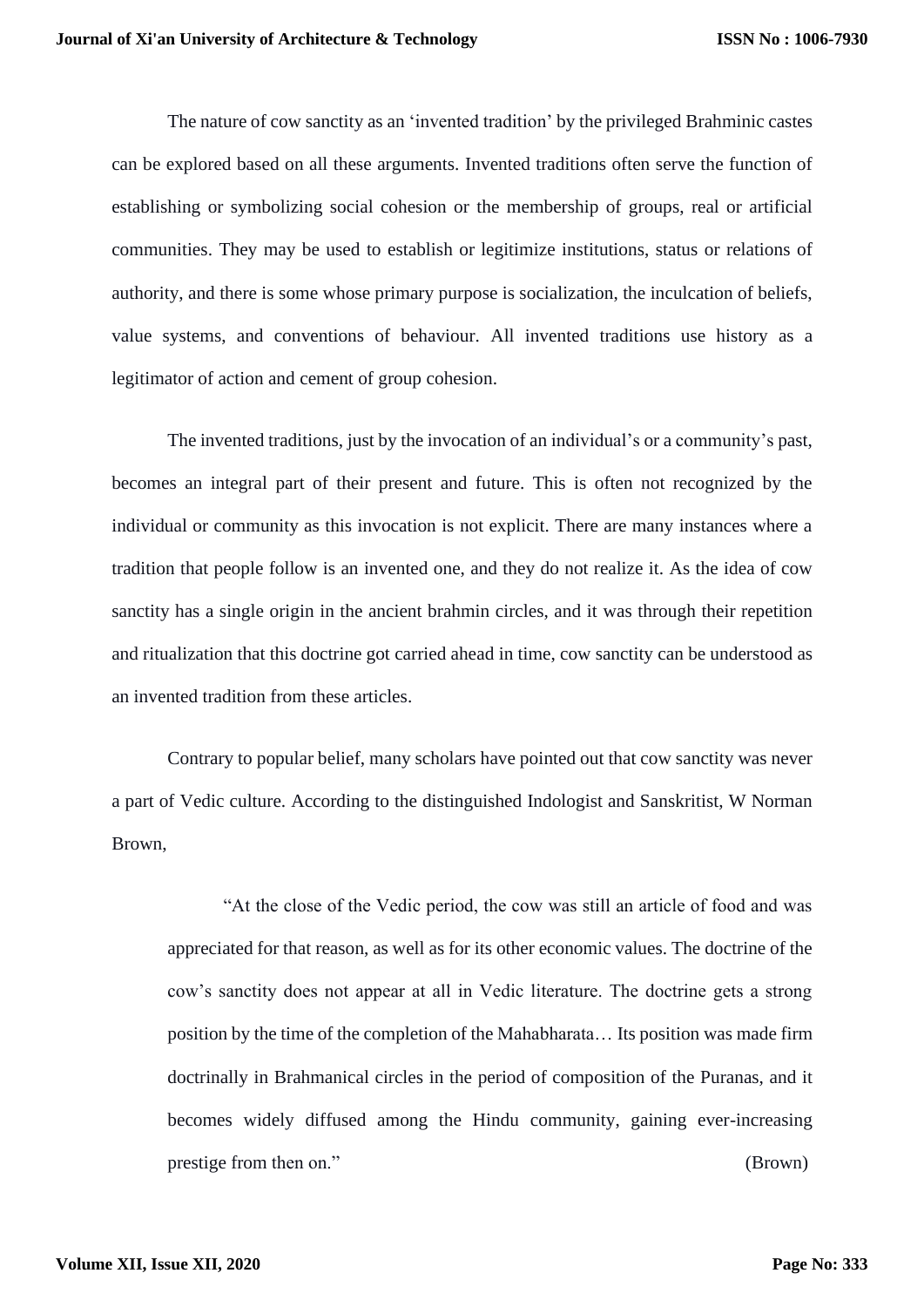Thus, one can generalize that often it is the 'political elites' who come up with symbols to feed their political profit. The cow is one such symbol brought into the political context by the BJP. They exploit it to make people identify themselves with the Hindutva ideology. The party often backs up these vigilantes by providing them with the assistance of the local police and inviting them to attend the political rallies.

From the time of the creation of the constitution, the nation's leaders have tried to recognize, protect, and promote cultural differences. However, religious extremists through the use of invented traditions like that of cow sanctity make this hostile. They use these symbols to incite communal violence and corrode the essential spirit of multiculturalism in the nation.

The overt communalisation of cow sanctity for political gains has led to violent confrontations between Hindu and Non-Hindu communities in the past-decades. The Hindu extremists have formed cow vigilante groups and have been attacking minorities who consumed or traded cows for a living. From making statements like "If you slaughter cows, we will slaughter you", to going in a reckless killing spree in the name of 'Gau-Raksha', these extremists often take law in their hands. They raid highways during the nights, often accompanied by the local police, check for people transporting cows, and 'punish' them for allegedly smuggling cows to slaughterhouses.

Till 2012, there was just one such case of mob lynching for cow protection in India, while 2013 documented two such cases. However, the statistics experienced a hike since 2014, after BJP came to power at the centre, the cases have significantly increased. From 2013 to 2020, there have been more than 250 incidents of mob lynchings and more than 40 of these resulted in the death of the victim. There is an underlying feeling of martyrdom in these socalled 'Gau-rakshaks', and they bluntly admit it in interviews. As presented in the documentary *India's 'cow vigilantes' - BBC Newsnight*, one can see a sense of pride among the 'Gau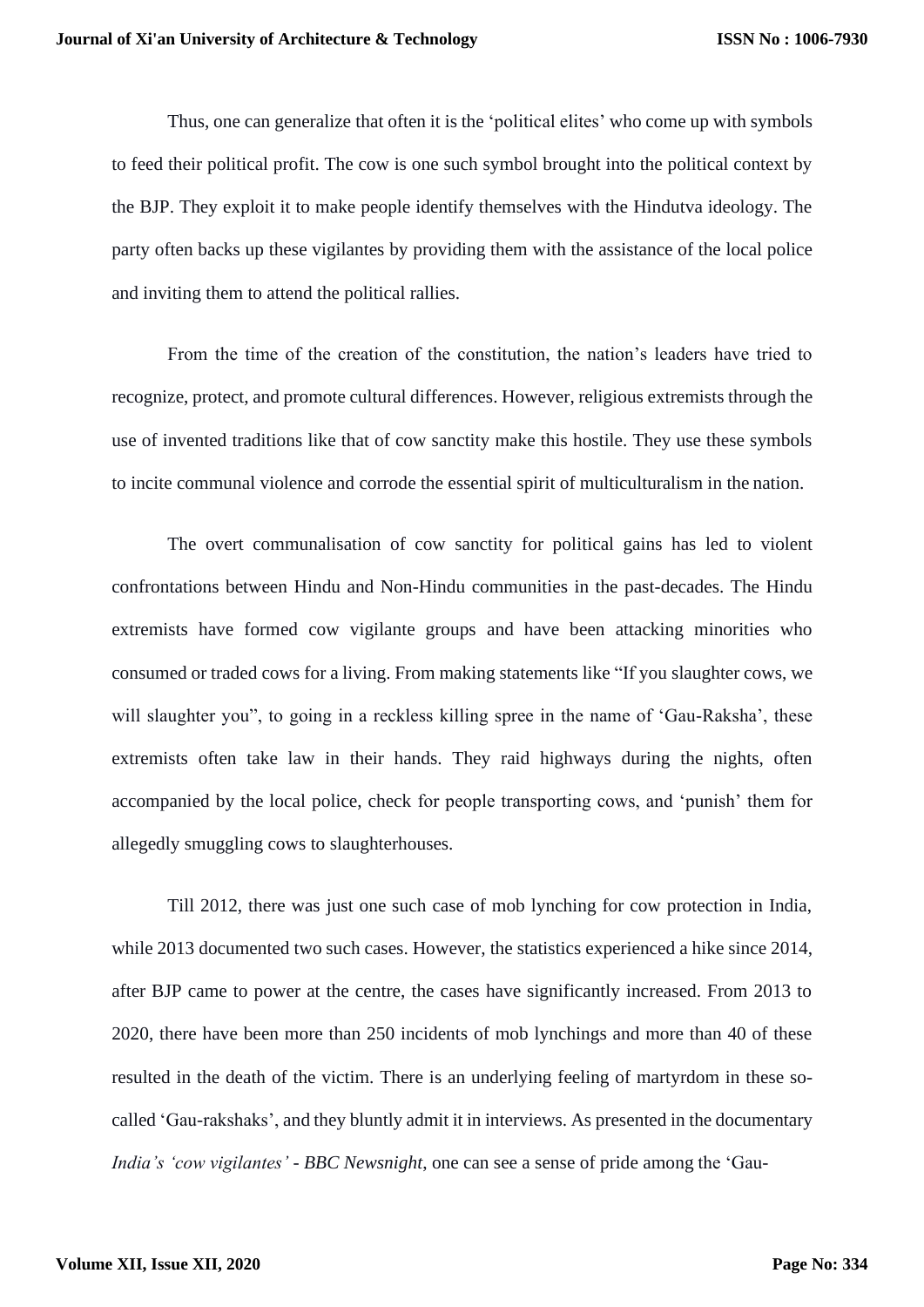rakshaks' as if they are doing the right thing and avenging the unrightful for the entire sect of Hindus.

On the victim side of these lynchings are often the minority sects, majorly Muslims. One of the most popular lynching cases is that of Mohammad Akhlaq from Dadri, who was murdered based on the rumour that he had the possession of beef meat. Akhlaq lived in a Hindu majority neighbourhood with a minor Muslim population. The documentary titled *India's cow vigilantes are targeting Muslims* by Vox, tells us that soon after Akhlaq's death most of the Muslim population in the neighbourhood permanently relocated.

The cow vigilantes think on the lines of forming a Hindu nation so much so that they consider any sect opposing their idea as anti-national. Widening the religious and cultural divide, they take aggressive measures to silence the dissent. This, in turn, harms the idea of multiculturalism upon which the nation was built. Though we do not see significant leaders like Prime Minister Narendra Modi make any comments in favour of cow nationalism, his silence on such incidents of ultra-nationalism and religious fanaticism convey more than his words.

Thus, one can conclude that, through the state's interference in people's food habits, the spirit of multiculturalism is corroding. The nation is becoming intolerant to the beliefs and practices of the minorities. Even though India is secular on paper, secularism and religious harmony are being washed away. The majority has become so intolerant that they are ready to persecute people in the name of protecting cows. Cow sanctity hence becomes an invented tradition used by the political elites to gain votes and incite violence, disintegrating India's multiculturalism.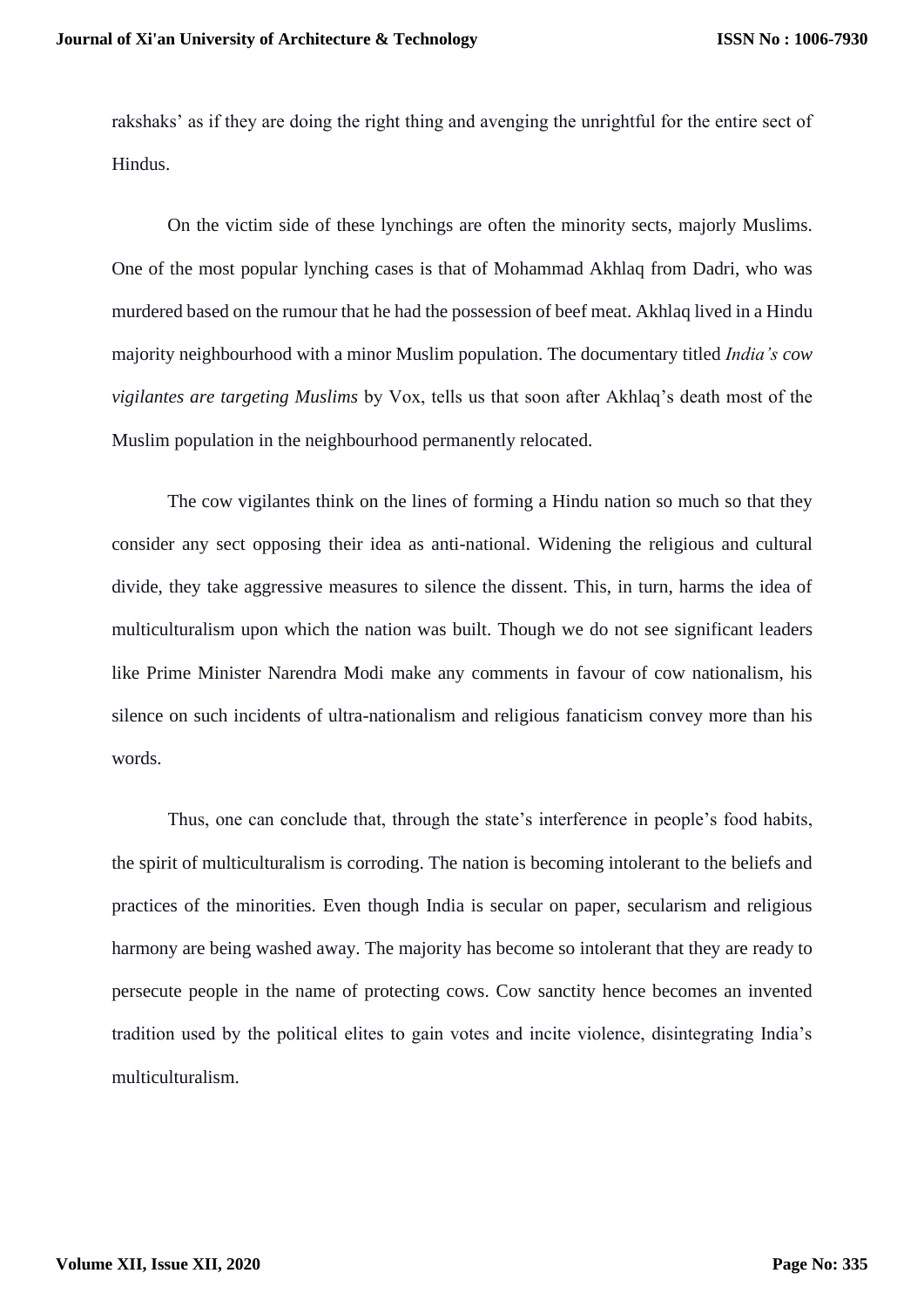# **Work cited**

- Amir Ali. (2000). Case for Multiculturalism in India. Economic and Political Weekly, 35(28/29), 2503-2505. Retrieved August 13, 2020, from [www.jstor.org/stable/4409496](http://www.jstor.org/stable/4409496)
- Bajpai, Rochana. "Multiculturalism in India: An Exception?" Multiculturalism in the British Commonwealth: Comparative Perspectives on Theory and Practice, edited by Richard T. Ashcroft and Mark Bevir, 1st ed., University of California Press, Oakland, California, 2019, pp. 127–149. JST[OR, www.jstor.org/stable/j.ctvr7fcvv.10.](http://www.jstor.org/stable/j.ctvr7fcvv.10)

Brown, W Norman. "The Sanctity of the Cow in Hinduism ." *Economic and Political Weekly*,

16, , no. 5-6-7, 31 Jan. 1964, pp. 245–255.

- Dahm, Bernhard. "The Role of Tradition in Historical Developments in Southeast Asia." Archipel, vol. 57, no. 2, 1999, pp. 15-22.
- Doniger, Wendy. "Hinduism and Its Complicated History with Cows (and People Who Eat Them)." *The Conversation*, The Conversation, 16 Dec. 2019, theconversation.com/hinduism-and-its-complicated-history-with-cows-and-peoplewho-eat-them-80586.
- Eakin, Emily. "Holy Cow a Myth? An Indian Finds The Kick Is Real." *The New York Times*, The New York Times, 17 [Aug. 2002, www.nytimes.com/2002/08/17/books/holy](http://www.nytimes.com/2002/08/17/books/holy-)cow-a-myth-an-indian-finds-the-kick-is-real.html.
- Ernesto Noronha. (1994). BJP: Cow as a Political Symbol. Economic and Political Weekly, 29(24), 1447-1448. Retrieved August 13, 2020, f[rom www.jstor.org/stable/4401327](http://www.jstor.org/stable/4401327)
- "Explained: Holiness of the Cow and Controversy Over Beef-Eating In Ancient India."
- *The Indian Express*, 7 June 2015,

indianexpress.com/article/explained/explained-holiness-of-the-cow-and-controversyover-beef-eating-in-ancient-india/.

- Hobsbawm, E., Hobsbawm, E., & Ranger, T. (1992). *The invention of tradition*. Cambridge University Press.
- "'If I Win, I Will Start Good Slaughterhouses Here', Says Kerala BJP Leader." *Alt News*, 12 [July 2018, www.altnews.in/give-votes-ill-give-beef-says-kerala-bjp-leader/.](http://www.altnews.in/give-votes-ill-give-beef-says-kerala-bjp-leader/)
- Ilaiah, K. (1996). Beef, BJP and Food Rights of People. Economic and Political Weekly, 31(24), 1444-1445. Retrieved August 13, 2020, from [www.jstor.org/stable/4404260](http://www.jstor.org/stable/4404260)
- "India's Anti-Muslim Vigilante Violence." *YouTube*, The Guardian, 24 May 2019[,](http://www.youtube.com/watch?v=UFRuKs7ZfEk) [www.youtube.com/watch?v=UFRuKs7ZfEk.](http://www.youtube.com/watch?v=UFRuKs7ZfEk)
- "India BJP Leader Says Muslims Should Stop Eating Beef." *BBC News*, BBC, 16 Oct. 2015[,](http://www.bbc.com/news/world-asia-india-34546960) [www.bbc.com/news/world-asia-india-34546960.](http://www.bbc.com/news/world-asia-india-34546960)